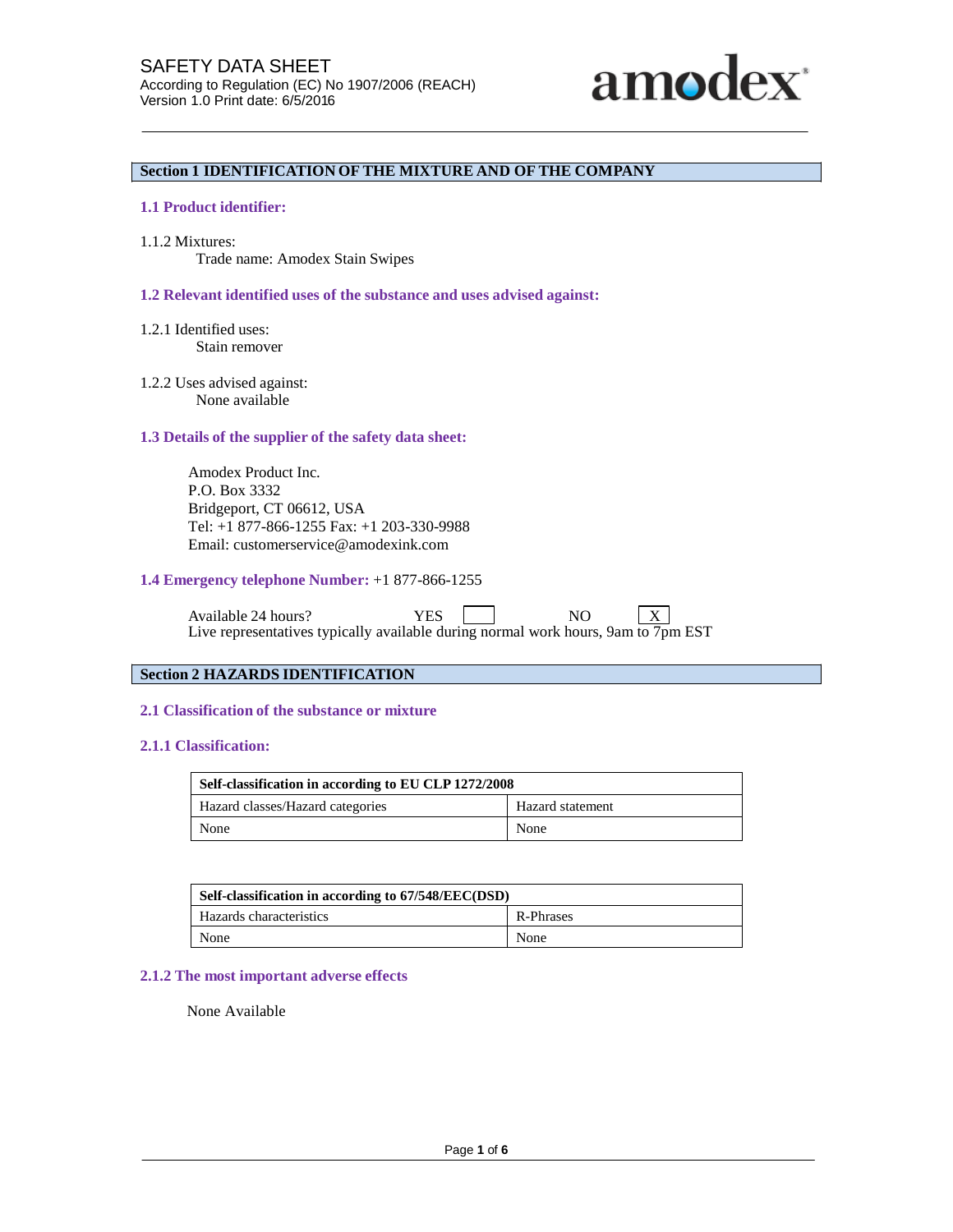

## **2.2 Label elements**

**Hazard Pictograms:** None

**Signal Word(S):** None

**Hazard Statement:** None

**Precautionary Statement:** P103: Read label before use

P301: IF SWALLOWED: Drink 2-4 glasses of water or milk as with ordinary liquid soap. Consult a physician if necessary. May cause diarrhea. P305: IF IN EYES: May cause minor irritation; flush with water

#### **2.3 Other hazards**

None

# **Section 3 COMPOSITION/INFORMATION ON INGREDIENTS**

#### **3.2 Mixture**

- 3.2.1 Description of the mixture: A non-toxic liquid saturated in a towelette
- 3.2.2 Hazardous ingredients: None

# **Section 4 FIRST AID MEASURES**

#### **4.1 Description of first aid measures:**

- 4.1.1 In case of inhalation: Not applicable
- 4.1.2 In case of skin contact: None, mixture intended for skin contact
- 4.1.3 In case of eyes contact: May cause minor irritation. Flush eyes with large quantities of water as necessary
- 4.1.4 In case of ingestion: Drink 2-4 glasses of water or milk. Treat like an ordinary liquid soap. May cause diarrhea; consult a physician if necessary
- **4.2 Most important symptoms and effects, both acute and delayed** None, at most only minor symptoms expected
- **4.3 Indication of any immediate medical attention and special treatment needed** None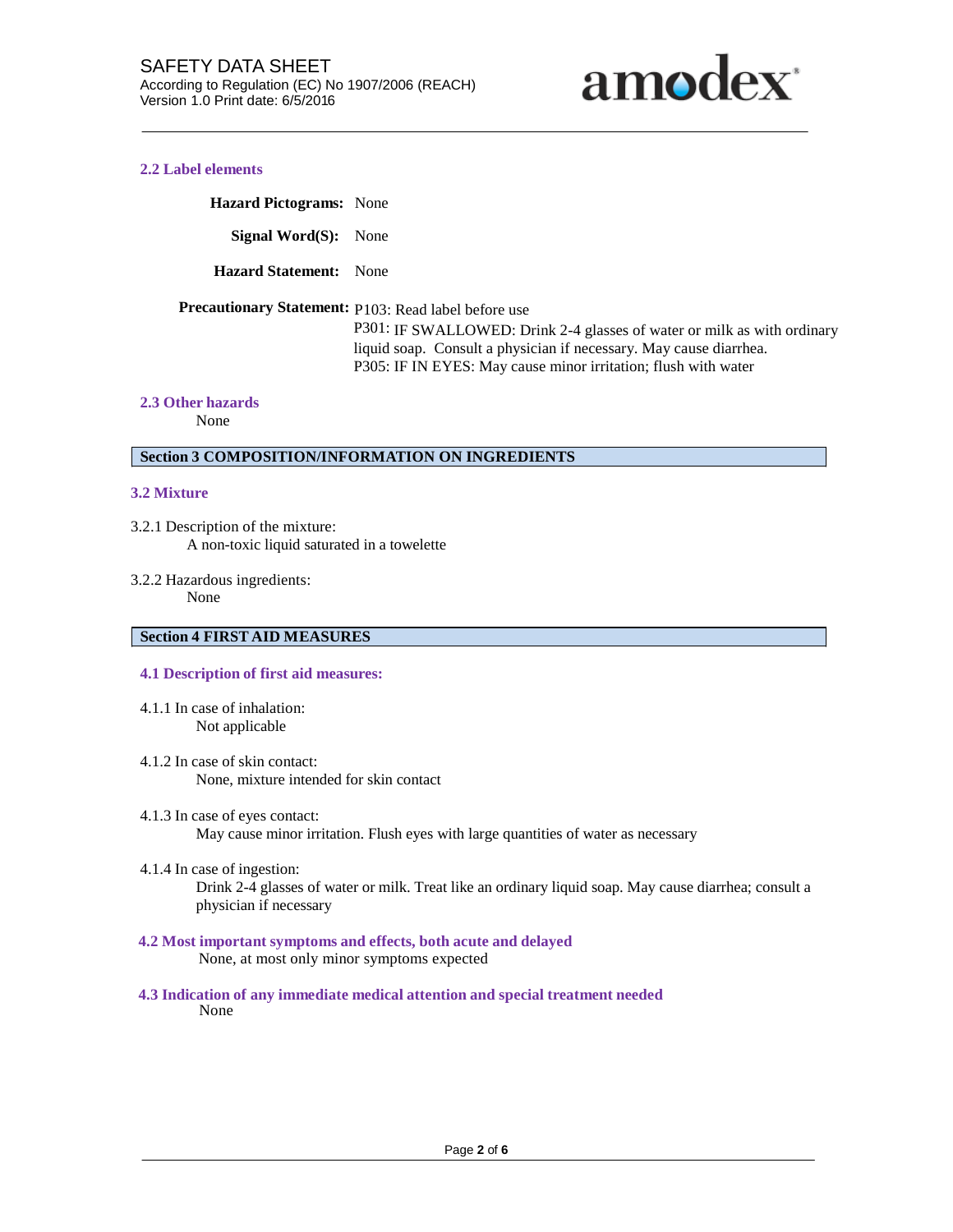

# **Section 5 FIRE-FIGHTING MEASURES**

- **5.1 Extinguishing media:** Not applicable
- **5.2 Special hazards arising from the substance or mixture:** Not applicable
- **5.3 Advice for fire-fighters:** Not applicable

# **Section 6 ACCIDENTAL RELEASE MEASURES**

- **6.1 Personal precautions, protective equipment and emergency procedures:** None
- **6.2 Environmental precautions:** None
- **6.3 Methods for containment and cleaning up:** Mixture may be safely washed away as with ordinary soap
- **6.4 Reference to other sections:** None
- **6.5 Additional information:** None

#### **Section 7 HANDLING AND STORAGE**

- **7.1 Precautions for safe handling:**
- 7.1.1 Protective measures: None
- 7.1.2 Advice on general occupational hygiene: Wash hands after handling
- **7.2 Conditions for safe storage, including any incompatibilities** Avoid freezing conditions
- **7.3 Specific end use(s):** Stain remover for clothing, surfaces, skin, etc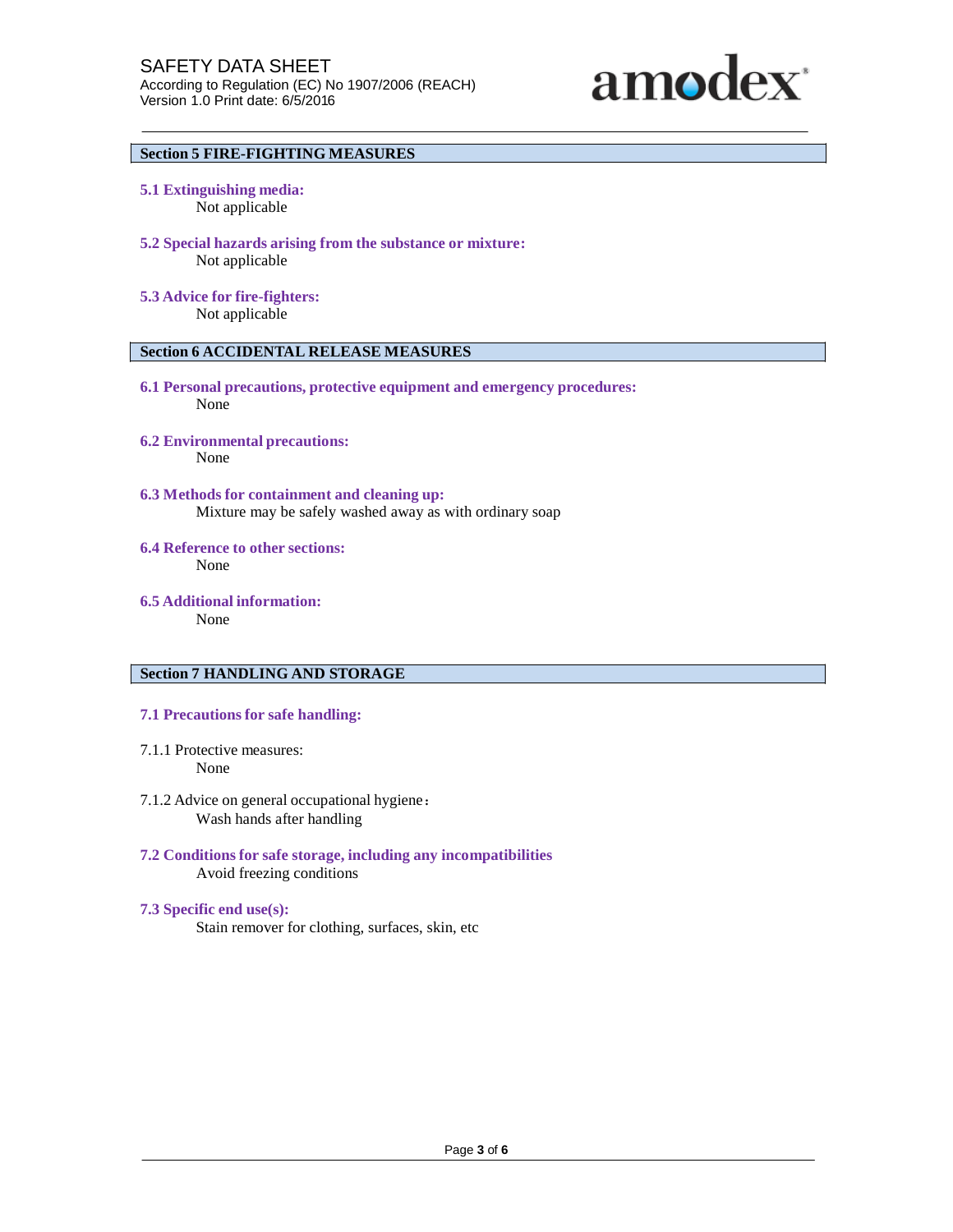

# **Section 8 EXPOSURE CONTROL/PERSONAL PROTECTION**

## **8.1 Control parameters:**

- 8.1.1 Occupational exposure limits: None
- 8.1.2 Additional exposure limits under the conditions of use: None
- 8.1.3 DNEL/DMEL and PNEC-Values: Not applicable

## **8.2 Exposure controls**

- 8.2.1Appropriate engineering controls: Not applicable
- 8.2.2 Individual protection measures, such as personal protective equipment: None
- 8.2.3 Environmental exposure controls: None

# **Section 9 PHYSICALAND CHEMICAL PROPERTIES**

#### **9.1 Information on basic physical and chemical properties**

| Appearance:                                                       | Liquid                         |  |
|-------------------------------------------------------------------|--------------------------------|--|
| Colour:                                                           | Clear or slight yellowish tint |  |
| Odour:                                                            | Scented                        |  |
| Odour threshold:                                                  | No data available              |  |
| pH:                                                               | No data available              |  |
| Melting point/range $(^{\circ}C)$ :                               | No data available              |  |
| Boiling point/range $(^{\circ}C)$ :                               | 204 °F                         |  |
| Flash point $(^{\circ}C)$ :                                       | $>200$ °F                      |  |
| Evaporation rate:                                                 | No data available              |  |
| Flammability (solid, gas);                                        | No data available              |  |
| Ignition temperature $(^{\circ}C)$ :                              | No data available              |  |
| Upper/lower flammability/explosive limits:                        | No data available              |  |
| Vapour pressure $(20^{\circ}C)$ :                                 | No data available              |  |
| Vapour density:                                                   | No data available              |  |
| Relative Density (20°C):<br>No data available                     |                                |  |
| Water solubility $(g/l)$ at $20^{\circ}$ C :<br>No data available |                                |  |
| $n$ -Octanol/Water (log Po/w) :                                   | No data available              |  |
| Auto-ignition temperature:                                        | No data available              |  |
| Decomposition temperature:                                        | No data available              |  |
| Viscosity, dynamic $(20 \degree C)$ :                             | No data available              |  |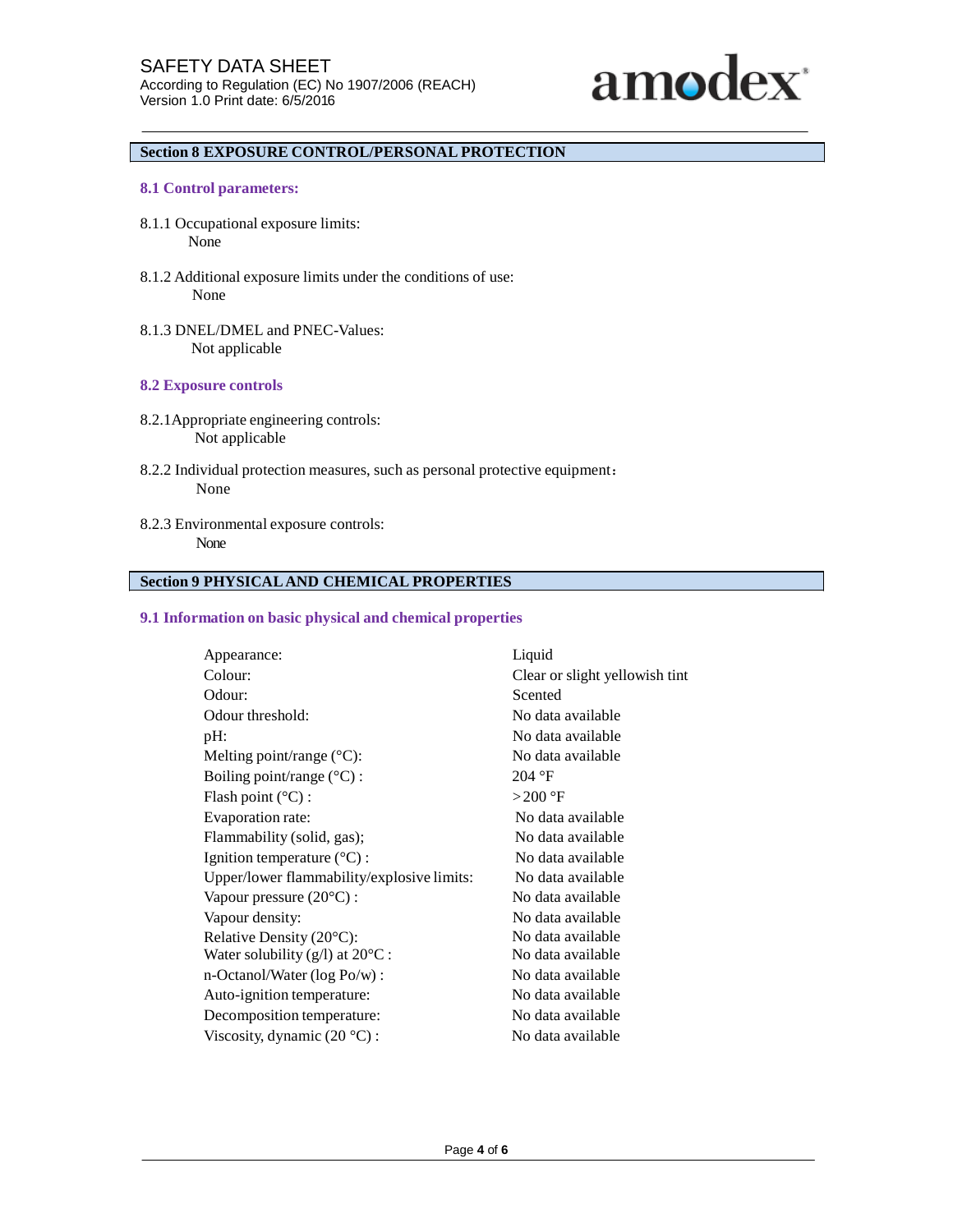

**9.2 Physical hazards:** Not classified

# **9.3 Other information:**

Not available

# **Section 10 STABILITY AND RELIABILITY**

# **10.1 Reactivity:**

Stable

# **10.2 Chemical stability:**

Stable under normal temperatures and pressures.

#### **10.3 Possibility of hazardous reactions:**

Hazardous reactions will not occur under normal transport or storage conditions

## **10.4 Conditions to avoid:**

Freezing temperatures (non-hazardous)

# **10.5 Incompatible materials:**

None

#### **10.6 Hazardous decomposition products:** Not available

# **Section 11 TOXICOLOGICAL INFORMATION**

## **11.1 Toxicokinetics, metabolism and distribution** Not available

#### **11.2 Information on toxicological effects**

| Acute toxicity:                    | No data available  |
|------------------------------------|--------------------|
| Skin corrosion/Irritation:         | No data available  |
| Serious eye damage/irritation:     | No data available  |
| Respiratory or skin sensitization: | No data available  |
| Germ cell mutagenicity:            | No data available  |
| Carcinogenicity:                   | No data available  |
| Reproductive toxicity:             | No data available. |
| STOT- single exposure:             | No data available. |
| STOT-repeated exposure:            | No data available. |
| Aspiration hazard:                 | No data available  |
|                                    |                    |